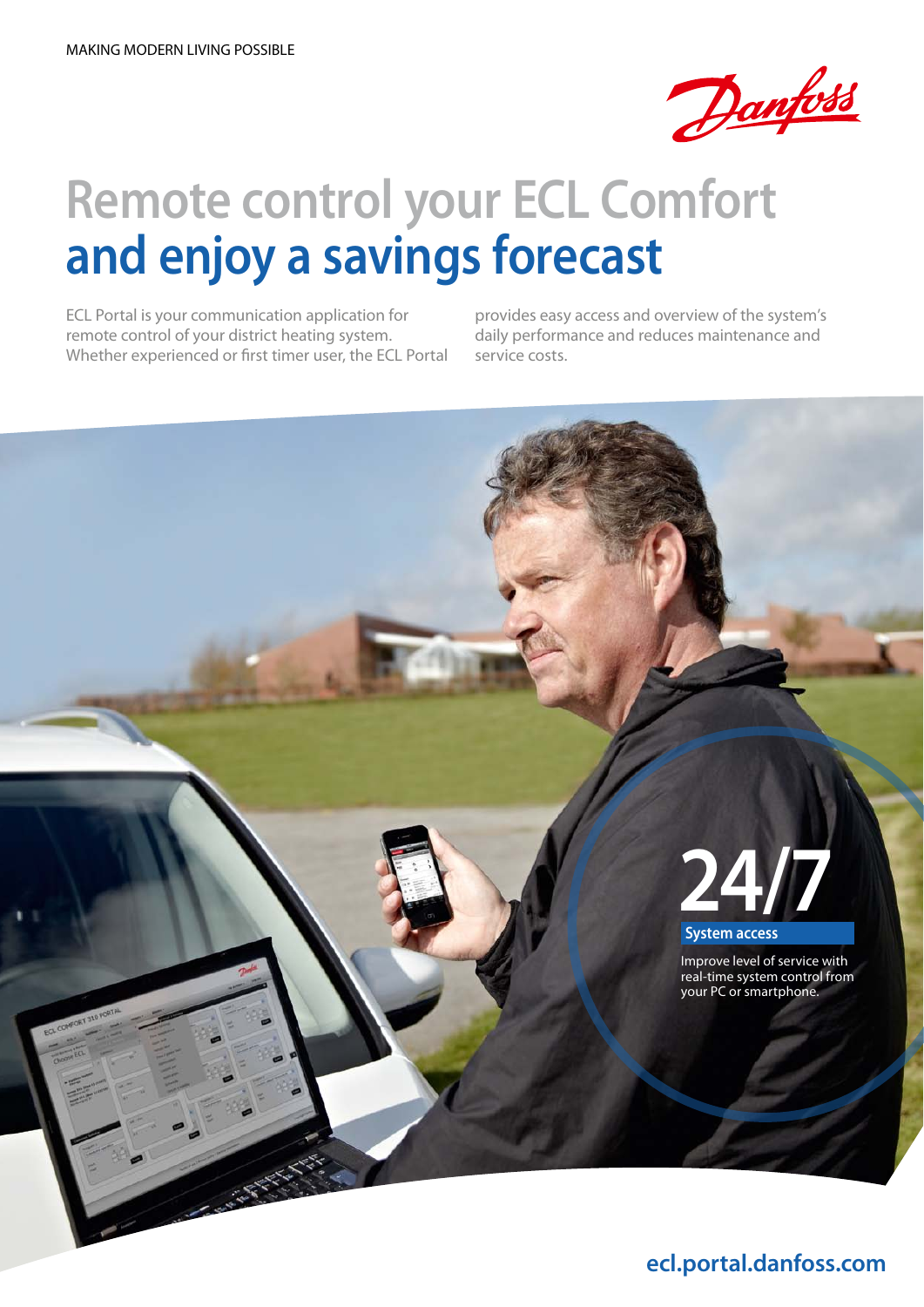

## easy, Effective, ECL

#### Access your ECL controllers via PC or smartphone

The ECL Portal application for the electronic controller ECL Comfort 310 is an easy-touse SCADA tool for control of your district heating system. ECL Portal enables you to streamline service, commissioning and maintenance – directly from your PC or smartphone, wherever you are.

Increase your service levels and reduce costs with 24/7 access and control and get a complete overview of energy consumption data, temperatures and flow. The result is optimum performance and actual energy savings.

The ECL Portal server is hosted by IT professionals, which means you get reliable backup and secure management of data, and operating hosting costs are always known in advance.

#### Real benefits, real savings

The ECL Portal allows you to:

- Increase long-term system performance
- Gain a higher level of awareness and transparency of the energy consumption
- Improve service level and reduce response time to alarms
- Do troubleshooting without having to visit the heating system

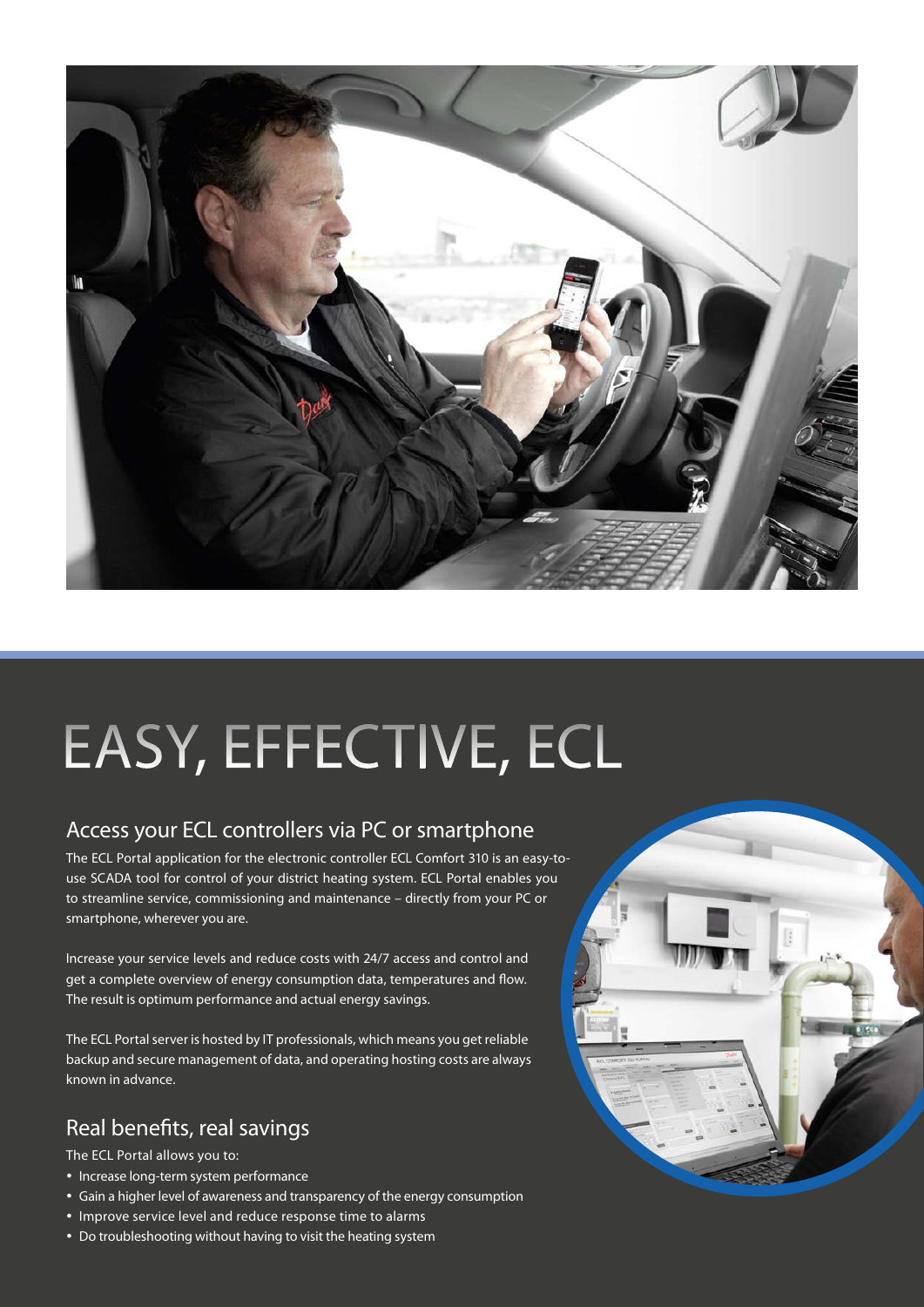## A logical interface

#### Intuitive and user-friendly

The web-based graphical interface on the ECL Portal provides you with detailed information about the ECL Comfort 310 configurations, parameter settings and sensor values – when and where you want it.

The graphical display of your heating system is very intuitive and the ECL Portal's SCADA "look and feel" should make you feel right at home.

The application selected on the ECL Comfort 310 controller is automatically shown on the main screen of the ECL Portal, and current and reference values are shown and automatically updated on the screen. At the same time, relevant menus provide instant access to configurations, trend curves and other features – giving you a solid overview.



# YOUR STARTER KIT...

#### ...a PC, an Internet connection and you're going!

The communication between the ECL Comfort 310 controller and the ECL Portal uses the existing standard Internet connection (Ethernet) in the building. Hence, the installation process is virtually hassle-free. Also, no special software needs to be installed on the user's PC, which saves time for first time and experienced users alike.

Once the system is up and running, three levels of user accounts (Owner, Technician and End User) are available to differentiate users' access and administration rights of the system. From here on in, keeping track of your ECLs is as easy as ever, and with the free smartphone app intelligent control is literally always right at your hand.

#### Step by step

- **1 »** Plug in the Ethernet cable to get internet connection
- **2 »** Turn on the ECL Portal feature in the settings menu on the ECL controller
- **3 »** Take notice of the displayed serial number and access code
- **4 »** Then go to ecl.portal.danfoss.com via your internet browser
- **5 »** Log-in or setup (first time use) to your user account
- **6 »** Register the ECL by entering the serial number and access code.

**Now you're ready to take advantage of the 3 months free trial period!**